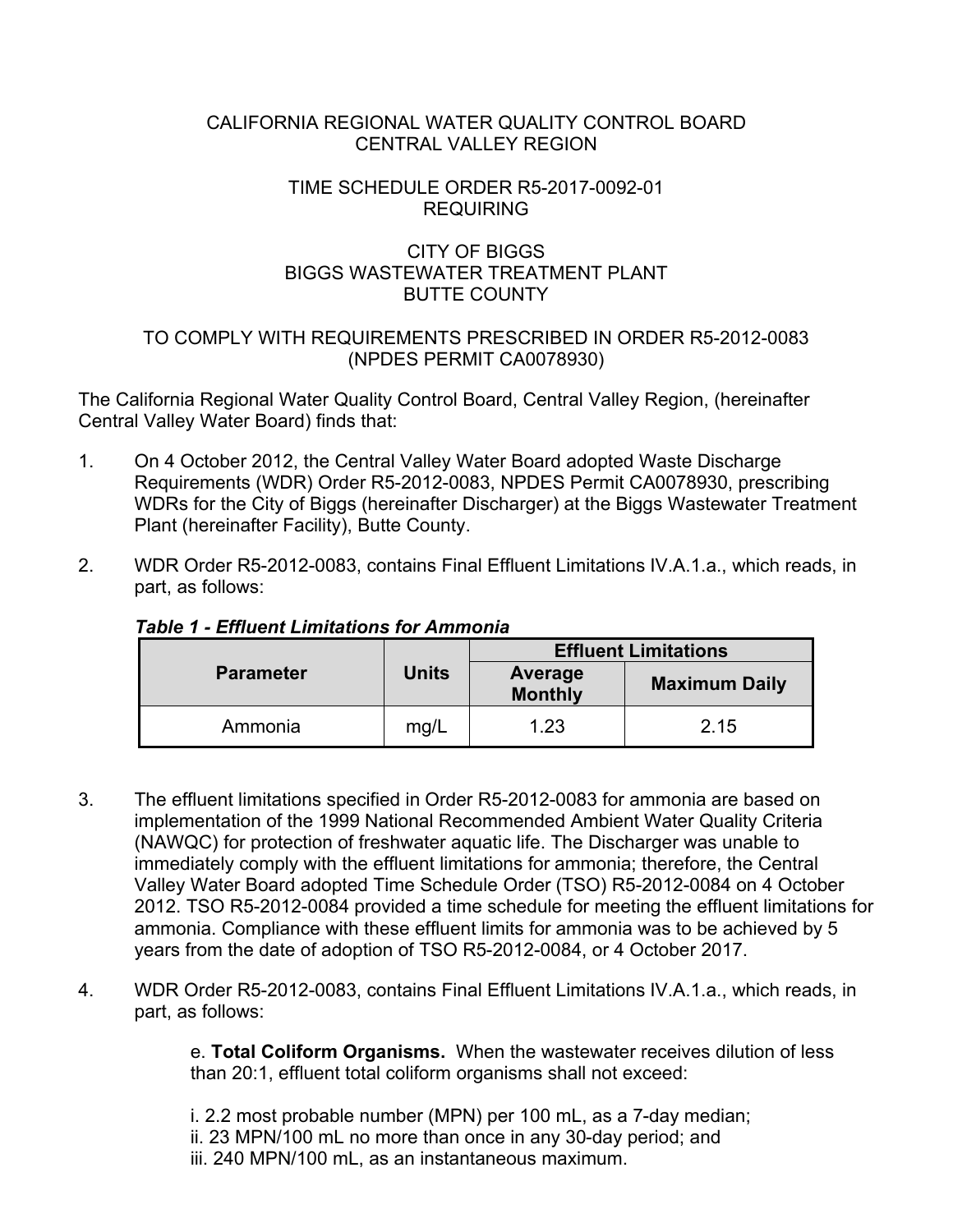5. WDR Order R5-2012-0083, contains Special Provision VI.C.4.c, which reads as follows:

When dilution is <20:1, the Discharger shall operate the treatment system to ensure that the turbidity measured at EFF-001, as described in the MRP (Attachment E), shall not exceed:

i. 2 NTU as a daily average,

ii. 5 NTU not be exceeded more than 5% of the time within a 24-hour period, and iii. 10 NTU as an instantaneous maximum.

6. WDR Order R5-2012-0083, also contains Special Provision VI.C.6, which reads as follows:

> When dilution is <20:1, the wastewater shall be filtered, and adequately disinfected pursuant to the Department of Public Health (DPH; formerly the Department of Health Services) reclamation criteria, CCR, Title 22, division 4, chapter 3, (Title 22), or equivalent, in accordance with the compliance schedule in Section VI.C.7.a, below. Adequately disinfected shall mean that the wastewater meets the total coliform bacterial effluent limits contained in this permit. Filtered means that the wastewater meets the definition of "Filtered Wastewater" contained in California Code of Regulations, title 22, section 60301.320.

- 7. The Discharger was unable to immediately comply with Special Provisions VI.C.4.c & 6 (filtration, turbidity, and disinfection requirements), therefore, WDR Order R5-2012-0083 provided a time schedule for achieving compliance. Compliance with Other Special Provisions VI.C.4.c & 6 was to be achieved by 5 years from the effective date of WDR Order R5-2012-0083, or 23 November 2017.
- 8. The Discharger was unable to meet the 4 October 2017 deadline for compliance with final ammonia effluent limits and the 23 November 2017 deadline for compliance with the filtration, turbidity, and disinfection requirements due to delays in the project permitting, land acquisition, and funding. On 11 April 2017 the Discharger submitted a request and justification for additional time to comply with final effluent limitations for ammonia and the filtration, turbidity, and disinfection requirements. Therefore, the Central Valley Water Board adopted TSO R5-2017-0092 on 11 August 2017. TSO R5-2017-0092 provided a time schedule for meeting the effluent limitations for ammonia and the filtration, turbidity, and disinfection requirements. Compliance is to be achieved by 30 November 2019.

#### **Need for Time Schedule Extension and Legal Basis**

9. Since WDR Order R5-2012-0083, TSO R5-2012-0084, and TSO R5-2017-0092 were adopted, the Discharger has made significant efforts to convert the method of effluent disposal at the Facility from a surface water discharge to land application. Efforts towards compliance have been split into two project phases. As of the date of this Order, Phase 1 is complete and construction of Phase 2 is in progress. Phase 2 includes the necessary land acquisition and Facility expansion to allow for land application of treated effluent.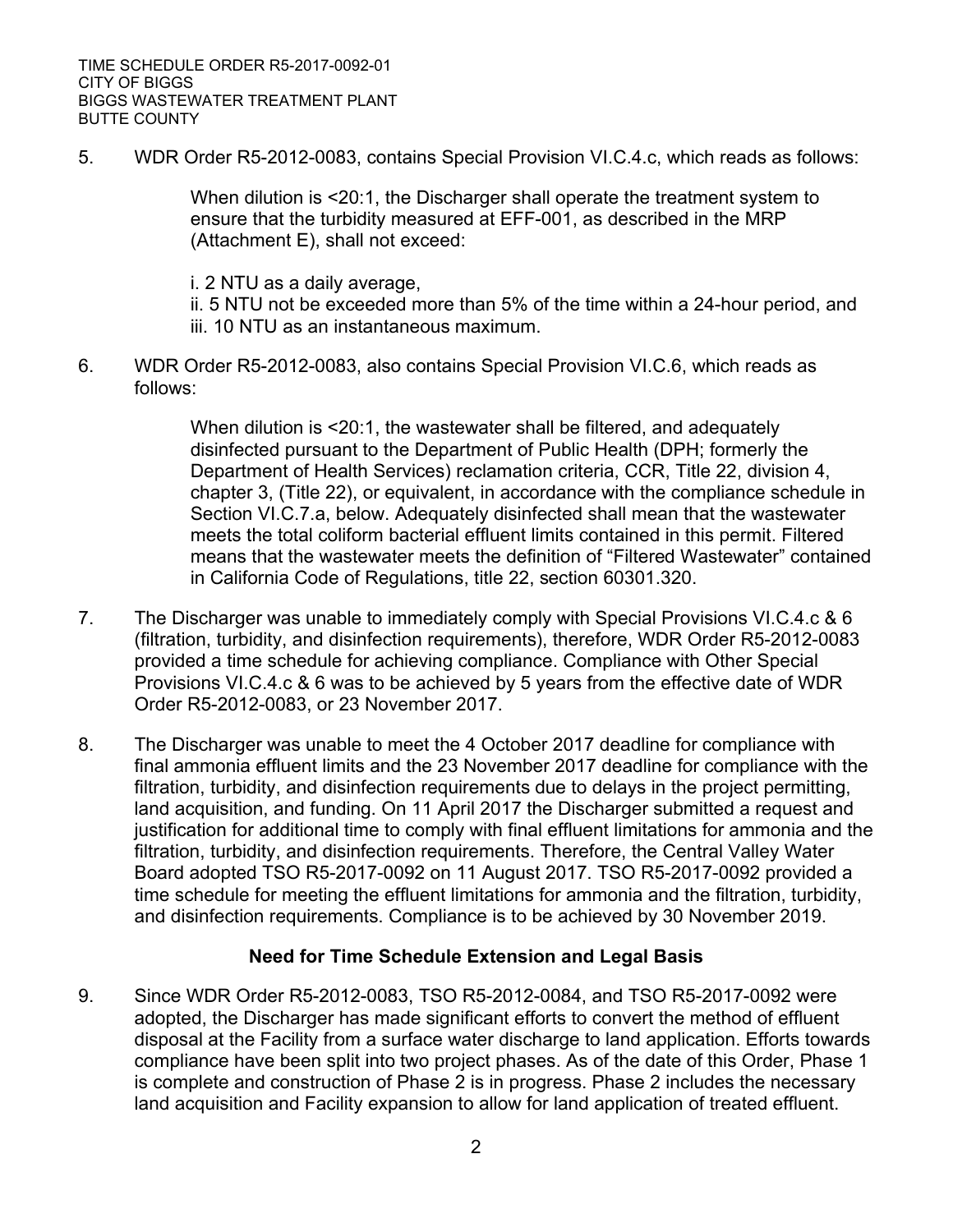- 10. Phase 1 improvements were completed in December 2015 and included the following: upgrades to the headworks (solids screening and disposal, new lift station, and backup pump), SCADA monitoring for the headworks and treatment plant, and a backup generator for the Facility. Phase 1 improvements did not specifically address ammonia compliance or compliance with the filtration and turbidity specifications; however, Phase 1 was financed through a separate State Water Resources Control Board (State Water Board) State Revolving Fund (SRF) agreement and was constructed first due to environmental constraints with the larger project (Phase 2).
- 11. Phase 2 improvements include, in part, the following: additional SCADA monitoring, effluent pump station, upgraded chlorination dosing system, effluent pipeline, 2-40 million gallon lined storage ponds, irrigation pump station, acquisition of 70 acres of land application area for flood irrigation, a tailwater pond, and installation of 6 groundwater monitoring wells. Phase 2 also includes a baseline groundwater quality investigation.
- 12. The current status of the project is as follows:
	- · Completed acquisition of 70 acres of land application area for flood irrigation, 2- 40 million gallon lined storage ponds, a tailwater pond, installation of 6 groundwater monitoring wells, a baseline groundwater quality investigation and construction of the effluent pipeline.
	- · In-progress additional SCADA monitoring, effluent pump station, upgraded chlorination dosing system, and irrigation pump station.
- 13. The Discharger is currently unable to meet the 30 November 2019 deadline established in TSO R5-2017-0092 for compliance with final ammonia effluent limits and the filtration, turbidity, and disinfection requirements due to delays in the project permitting, land acquisition, and funding. On 30 April 2019 the Discharger submitted a request and justification for additional time to comply with final effluent limitations for ammonia and the filtration, turbidity, and disinfection requirements. The submittal included justification for a time schedule extension for compliance which included documentation that diligent efforts have been made toward compliance by implementing improvements to the WWTP in preparation for converting from surface water discharge to land application of the effluent.

# **Mandatory Minimum Penalties**

14. Water Code sections 13385, subdivisions (h) and (i) require the Central Valley Water Board to impose mandatory minimum penalties (MMPs) upon dischargers that violate certain effluent limitations. Water Code section 13385, subdivision (j)(3) exempts the waste discharge from MMPs "*where the waste discharge is in compliance with either a cease and desist order issued pursuant to Section 13301 or a time schedule order issued pursuant to Section 13300 or 13308, if all the* [specified] *requirements are met...for the purposes of this subdivision, the time schedule may not exceed five years in length...*".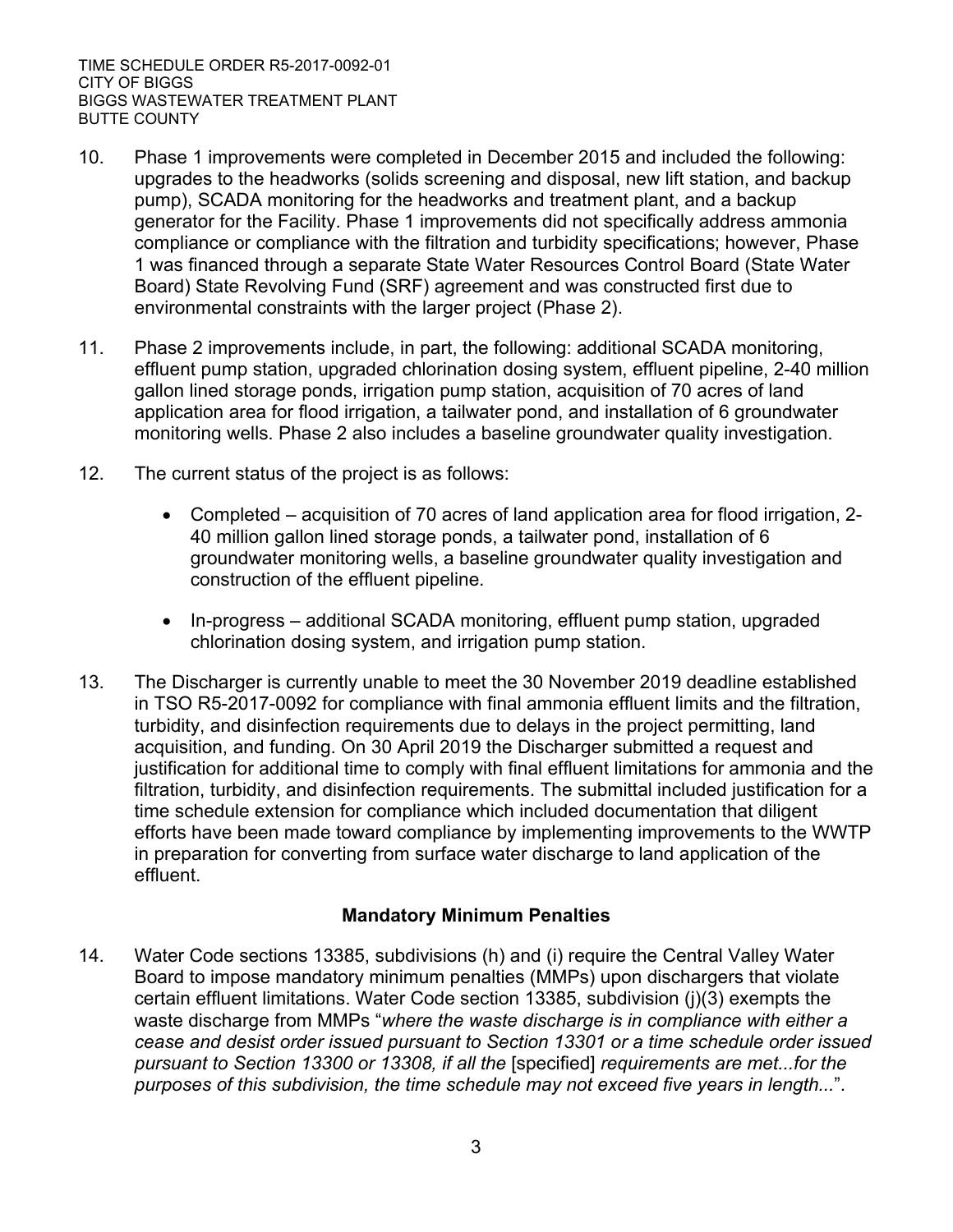- 15. The filtration, turbidity, and disinfection requirements contained in WDR Order R5-2012- 0083, Special Provisions VI.C.4.c & 6 are not effluent limitations; therefore, pursuant to Water Code section 13385, violations of the filtration, turbidity, and disinfection requirements are not subject to MMPs. Violations of effluent limitations for ammonia and total coliform are subject to MMPs. Therefore, this Order provides protection from MMPs for violations of effluent limitations for ammonia and total coliform only.
- 16. In accordance with Water Code section 13385, subdivision (j)(3)(A) through (D), the Central Valley Water Board finds that, based upon results of effluent monitoring, the Discharger is not able to consistently comply with the effluent limitations for ammonia and total coliform (when wastewater receives less than 20:1 dilution in the receiving water). These limitations are based on new requirements that became applicable to the Order after the effective date of the waste discharge requirements, and after 1 July 2000, for which new or modified control measures are necessary in order to comply with the limitation, and the new or modified control measures cannot be designed, installed, and put into operation within 30 calendar days.
- 17. Per the requirements of Water Code section 13385, subdivisions (j)(3)(A) through (D), the Central Valley Water Board finds that:
	- a. This Order specifies the actions that the Discharger is required to take in order to correct the ammonia effluent violations that would otherwise be subject to Water Code sections 13385(h) and 13385(i).
	- b. To comply with final effluent limitations for ammonia and total coliform (when wastewater receives less than 20:1 dilution in the receiving water), the Discharger has determined that additional treatment facilities and/or additional source control measures must be implemented at the Facility.
	- c. This Order establishes a time schedule to bring the waste discharge into compliance with final effluent limitations that is as short as possible, taking into account technological, operational, and economic factors that affect design, development, and implementation of control measures that are necessary to comply with ammonia and total coliform (when wastewater receives less than 20:1 dilution in the receiving water) effluent limitations.
- 18. The final effluent limitations for ammonia and total coliform (when wastewater receives less than 20:1 dilution in the receiving water) became applicable to the waste discharge on 23 November 2012. By statute, a Time Schedule Order may provide protection from MMPs for up to five years pursuant to Water Code section 13385, subdivision (j)(3)(A) through (D), and an additional five years (ten years total) pursuant to Water Code section 13385, subdivision (j)(3)(C)(ii)(II). Five and ten years from the effective date of the new ammonia and filtration, turbidity, and disinfection requirements is 23 November 2017 and 23 November 2022, respectively.
- 19. The Discharger has demonstrated that approximately one more year (November 2020) is a necessary amount of time to comply with final effluent limitations for ammonia and total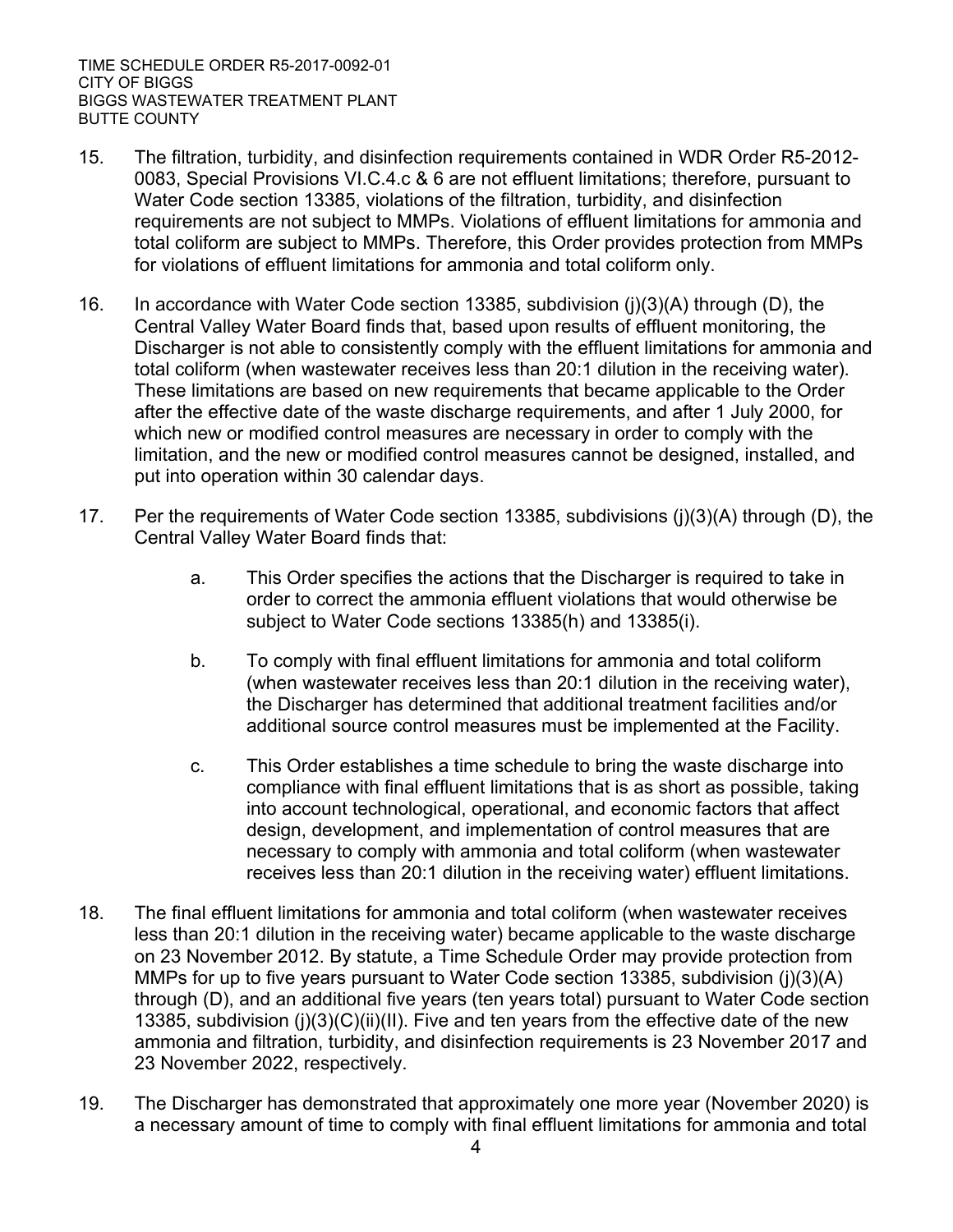> coliform (when wastewater receives less than 20:1 dilution in the receiving water) and to comply with the filtration and turbidity specifications.

- 20. The Discharger was previously provided a time schedule order for protection from MMPs from violations of final effluent limitations for total coliform. The final effluent limitations for total coliform were effective on 23 November 2012. TSO R5-2017-0092 provided MMPs protection from 11 August 2017 through 30 November 2019. A time schedule from the effective date of this Order until 30 November 2020 may be provided pursuant to Water Code section 13385, subdivision (i)(3)(A) through (D) to allow for protection from MMPs for violations of the final effluent limitations for total coliform.
- 21. New final effluent limitations for ammonia became effective on 23 November 2012. TSO R5-2012-0084, issued pursuant to Water Code section 13385, subdivision (j)(3)(A) through (D), provided a schedule for compliance with the effluent limitations for ammonia and protection from MMPs for violations of final effluent limitations for ammonia until 4 October 2017. TSO R5-2017-0092 was adopted on 11 August 2017 and extended protection from MMPs for violations of effluent limitations for ammonia until 30 November 2019 pursuant to Water Code section 13385, subdivision (j)(3)(C)(ii)(II).
- 22. Per the requirements of Water Code section 13385(j)(3)(C)(ii)(II), following a public hearing, and upon a showing that the Discharger is making diligent progress toward bringing the waste discharge into compliance with the effluent limitation, the Central Valley Water Board may extend the time schedule for an additional period not exceeding five years in length, if the Discharger demonstrates that the additional time is necessary to comply with the effluent limitation. In accordance with Water Code section 13385, subdivision (j)(3)(C)(ii)(II), the total length of the extended time schedule does not exceed five years in length. The Central Valley Water Board finds, as described in previous findings in this Order, that the Discharger has demonstrated due diligence to bring the waste discharge into compliance with final effluent limitations for ammonia contained in WDR Order R5-2012-0083. Furthermore, the Discharger has demonstrated that additional time is necessary to comply with the final effluent limitations for ammonia contained in WDR Order R5-2012-0083.
- 23. Compliance with this Order exempts the Discharger from MMPs for violations of the final effluent limitations for ammonia and total coliform (when wastewater receives less than 20:1 dilution in the receiving water) found in WDR Order R5-2012-0083 from the date of this Order's adoption (26 November 2019) until 30 November 2020.
- 24. In accordance with Water Code section 13385(j)(3)(C)(ii)(II), the total length of protection from mandatory minimum penalties for violation of the final effluent limitations ammonia does not exceed ten years. The initial five-year time schedule as allowed pursuant to Water Code section 13385, section (j)(3)(C)(i) expired 23 November 2017 for the ammonia effluent limits. TSO R5-2017-0092 extended the time schedule until 30 November 2019. An extended time schedule period from the effective date of this Order until 30 November 2020 for ammonia effluent limits is pursuant to Water Code section 13385(j)(3)(C)(ii)(II).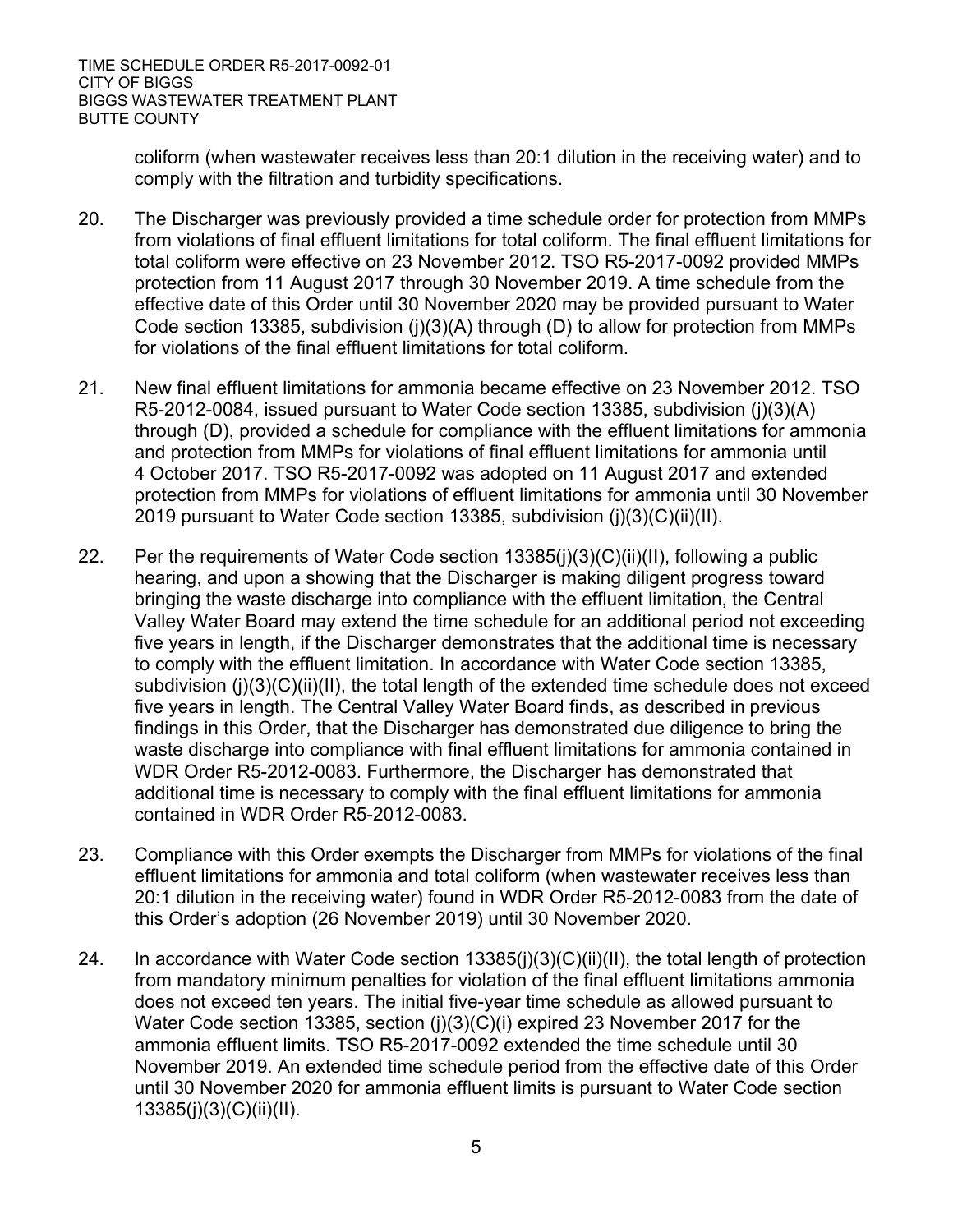- 25. In accordance with Water Code section 13385(j)(3)(C)(i), the total length of protection from mandatory minimum penalties for the violation of final effluent limitations for total coliform does not exceed five years. TSO R5-2017-0092 provided protection from MMPs until 30 November 2019. An extended time schedule period from the effective date of this Order until 30 November 2020 for total coliform effluent limits is pursuant to Water Code section 13385(j)(3)(A) through (D).
- 26. This Order provides a time schedule for completing actions necessary to ensure compliance with the final effluent limitations for ammonia and total coliform contained in WDR Order R5-2012-0083. Since the time schedule for completion of actions necessary to bring the waste discharge into compliance exceeds one year, this Order includes interim effluent limitations and interim requirements and dates for their achievement.
- 27. This Order includes new performance-based interim effluent limitations for ammonia. Interim ammonia effluent limitations consist of a maximum daily effluent limitation (MDEL) and an average monthly effluent limitation (AMEL) derived using sample data provided by the Discharger. In developing the performance-based interim AMEL, where there are 10 data points or more and only once per month sampling is required, sampling and laboratory variability is accounted for by establishing interim effluent limitations that are based on normally distributed data where 99.9 percent of the data points will lie within 3.3 standard deviations of the mean (*Basic Statistical Methods for Engineers and Scientists*, Kennedy and Neville, Harper and Row, 3rd Edition, January 1986). When at least 80 percent of the data points are reported as non-detect (ND) values, or if there are less than 10 data points available, the interim AMEL is based on 3.11 times the maximum observed effluent concentration (MEC) when once per month sampling is required. Additionally, if either of these procedures produces an interim AMEL less than the MEC, the MEC is sometimes established as the interim AMEL. The interim MDEL can be calculated by multiplying the calculated AMEL with a multiplier from Table 2 (which is each parameters MDEL multiplier divided by their AMEL multiplier) of the *Policy for Implementation of Toxics Standards for Inland Surface Waters, Enclosed Bays, and Estuaries of California*. To calculate the coefficient of variation (CV), division of sample variance by sample mean was completed using historical records. In this case, based on best professional judgment, and evaluation of the facility performance, the interim AMEL and MDEL for ammonia are set at 31.3 mg/L and 59.2 mg/L, respectively.

January 2016 through July 2019 effluent data were used in calculating interim effluent limitations for ammonia. The following table summarizes the calculation of the interim effluent limitations:

| <b>Parameter</b>         | <b>Units</b> | # of<br><b>Samples</b> | <b>Mean</b> | <b>Standard</b><br><b>Deviation</b> | <b>CV</b> | 99.9% | <b>MEC</b> | <b>Interim</b><br><b>AMEL</b> | <b>Interim</b><br><b>MDEL</b> |
|--------------------------|--------------|------------------------|-------------|-------------------------------------|-----------|-------|------------|-------------------------------|-------------------------------|
| Ammonia,<br>Total (as N) | mg/L         | 180                    | 9.9         | 5.2                                 | 0.53      | 26    | 26         | 31.3                          | 59.2                          |

#### *Table 2 - Interim Effluent Limitation Calculation Summary*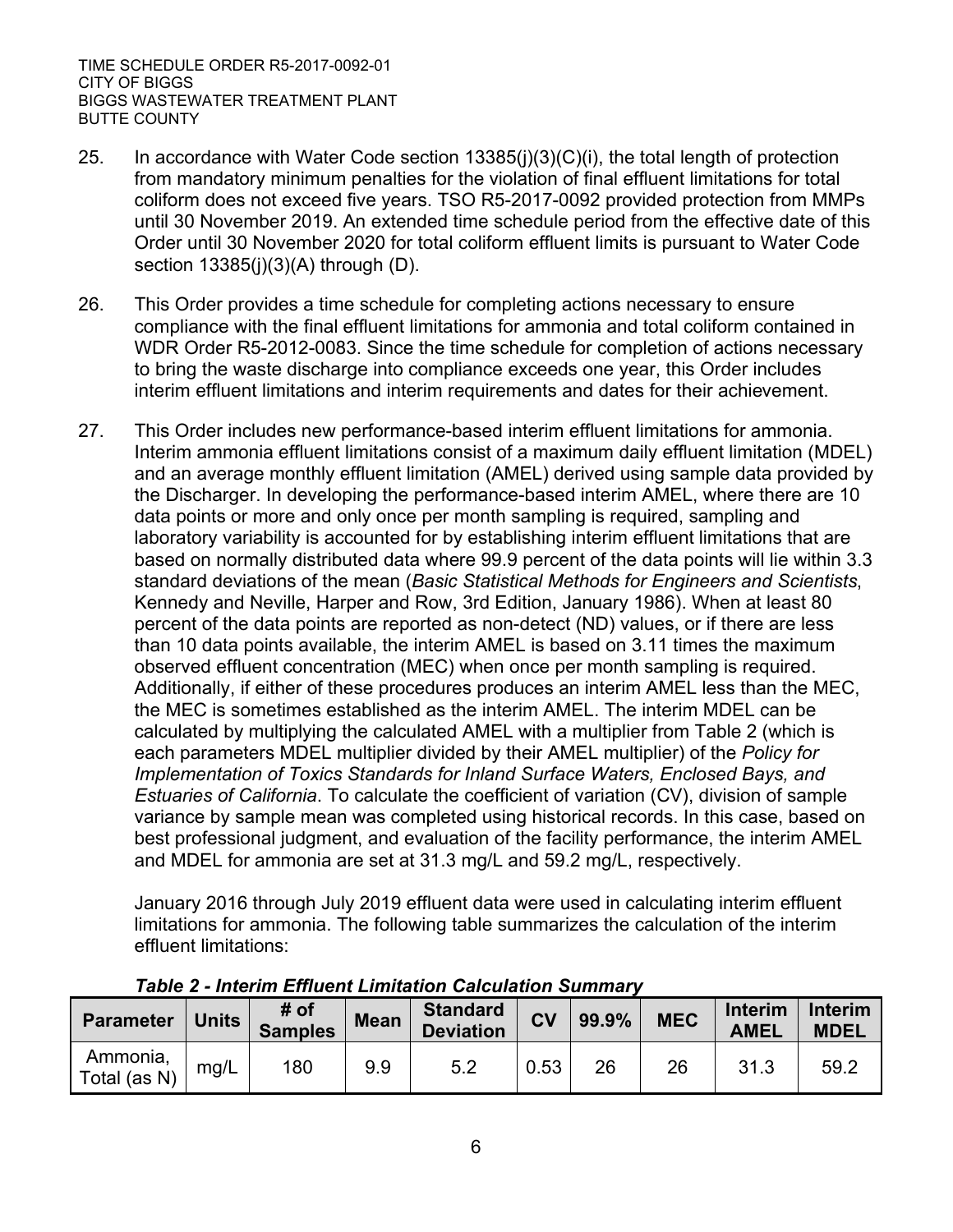28. Existing effluent limits for total coliform are based on the recommendations from the State Water Resources Control Board, Division of Drinking Water (DDW), based on the requirements of Title 22. DDW recommends total coliform effluent limitations, when dilution is less than 20:1, of 2.2 MPN/100 mL as a 7-day median; 23 MPN/100 mL, not to be exceeded more than once in any 30-day period; and 240 MPN/100 mL as an instantaneous maximum. Because the Discharger cannot currently comply with these requirements, the interim effluent limitations for total coliform have been set at the next regulatory threshold as recommended by DDW when dilution is greater than 20:1. DDW recommends total coliform effluent limitations, when dilution is greater than 20:1, of 23 MPN/100 mL, as a 7-day median; and 240 MPN/100 mL, no more than once in any 30 day period. Therefore, when the wastewater receives less than 20:1 dilution in the receiving water, the interim total coliform limits are as follows:

i. 23 MPN/100 mL, as a 7-day median, and

ii. 240 MPN/100 mL, no more than once in any 30-day period.

- 29. The Central Valley Water Board finds that the Discharger can maintain compliance with interim effluent limitations included in this Order. Interim effluent limitations are established when compliance with final effluent limitations cannot be achieved by the existing Facility. Discharge of constituent concentrations in excess of final effluent limitations, but in compliance with interim effluent limitations, can significantly degrade water quality and adversely affect beneficial uses of the receiving stream on a long-term basis. Interim effluent limitations, however, establish an enforceable ceiling concentration until compliance with final effluent limitations can be achieved.
- 30. If an interim effluent limitation contained in this Order is exceeded, then the Discharger is subject to MMPs for that particular exceedance as it will no longer meet the exemption in Water Code section 13385, subdivision (j)(3). It is the intent of the Central Valley Water Board that a violation of an interim AMEL subjects the Discharger to only one MMP for that monthly averaging period. In addition, a violation of an interim MDEL subjects the Discharger to one MMP for the day in which the sample was collected.
- 31. As described in Finding 7 of this Order, WDR Order R5-2012-0083 provided a time schedule with a final date for achieving compliance with the filtration, turbidity, and disinfection requirements of 23 November 2017. TSO R5-2017-0092 extended this date to 30 November 2019. This Order extends the final date for achieving compliance with the filtration, turbidity, and disinfection requirements to 30 November 2020.

# **Other Regulatory Requirements**

32. Water Code section 13300 states: "Whenever a regional board finds that a discharge of waste is taking place or threatening to take place that violates or will violate requirements prescribed by the regional board, or the state board, or that the waste collection, treatment, or disposal facilities of a discharger are approaching capacity, the board may require the discharger to submit for approval of the board, with such modifications as it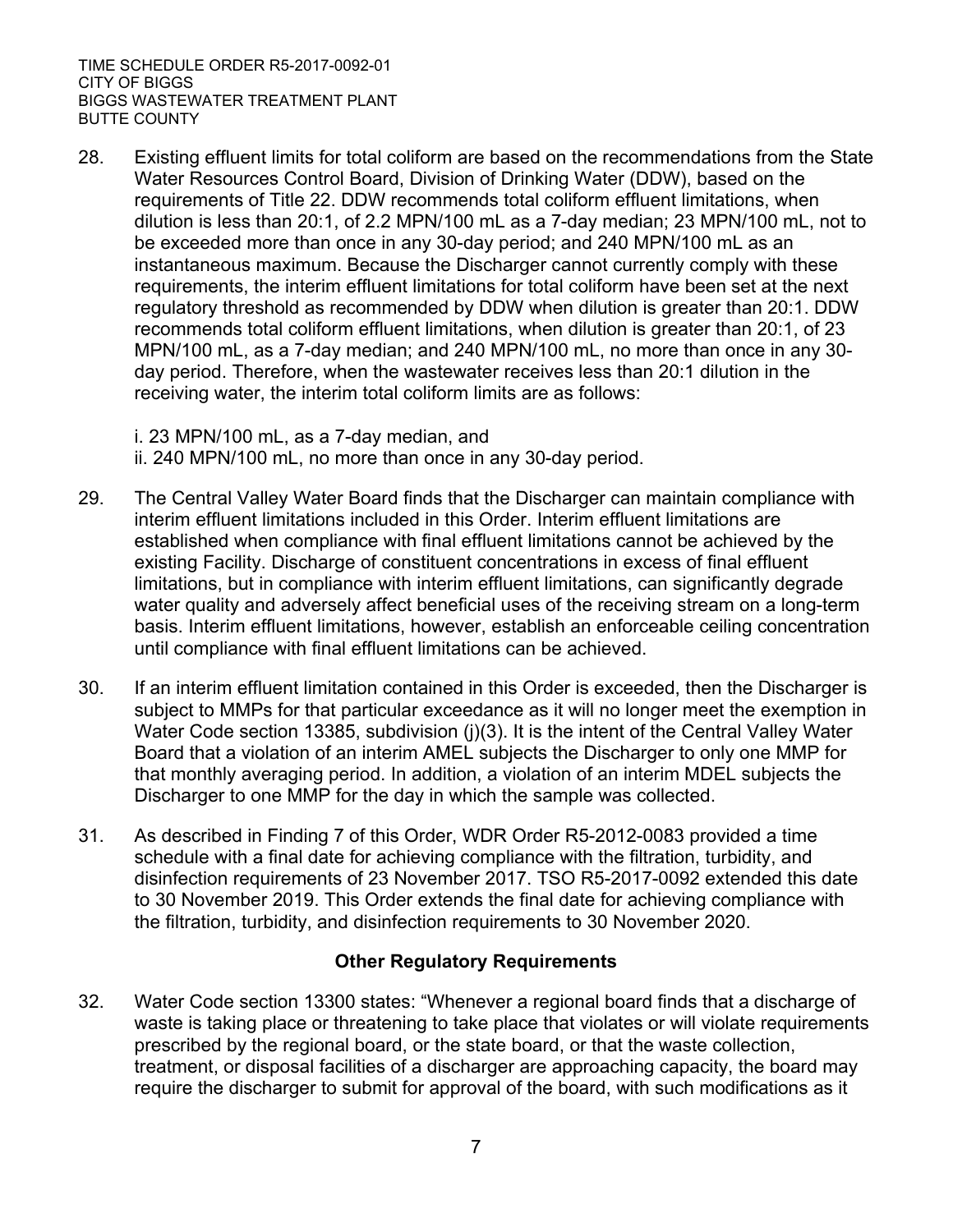> may deem necessary, a detailed time schedule of specific actions the discharger shall take in order to correct or prevent a violation of requirements."

- 33. Water Code section 13267 states in part: "In conducting an investigation specified in subdivision (a), the regional board may require that any person who has discharged, discharges, or is suspected of having discharged or discharging, or who proposes to discharge waste within its region, or any citizen or domiciliary, or political agency or entity of this state who has discharged, discharges, or is suspected of having discharged or discharging, or who proposes to discharge, waste outside of its region that could affect the quality of waters within its region shall furnish, under penalty of perjury, technical or monitoring program reports which the regional board requires. The burden, including costs, of these reports shall bear a reasonable relationship to the need for the report and the benefits to be obtained from the reports. In requiring those reports, the Regional Board shall provide the person with a written explanation with regard to the need for the reports, and shall identify the evidence that supports requiring that person to provide the reports."
- 34. The Discharger owns and operates the Facility which is subject to this Order. The technical and monitoring reports required by this Order are necessary to determine compliance with the WDRs and with this Order.
- 35. Issuance of this Order is exempt from provisions of the California Environmental Quality Act (Pub. Resources Code, section 21000 et seq.) (CEQA) pursuant to Water Code section 13389, since the adoption or modification of a NPDES permit for an existing source is statutorily exempt and this Order only serves to implement a NPDES permit (Pacific Water Conditioning Ass'n, Inc. v. City Council of City of Riverside (1977) 73 Cal.App.3d 546, 555-556). Issuance of this Order is also exempt from CEQA pursuant to California Code of Regulations, title 14, section 15321, subdivision (a)(2).
- 36. On 26 November 2019, in Rancho Cordova, California, after due notice to the Discharger and all other affected persons, the Central Valley Water Board conducted a public hearing at which evidence was received to consider a Time Schedule Order under Water Code section 13300 to establish a time schedule to achieve compliance with waste discharge requirements.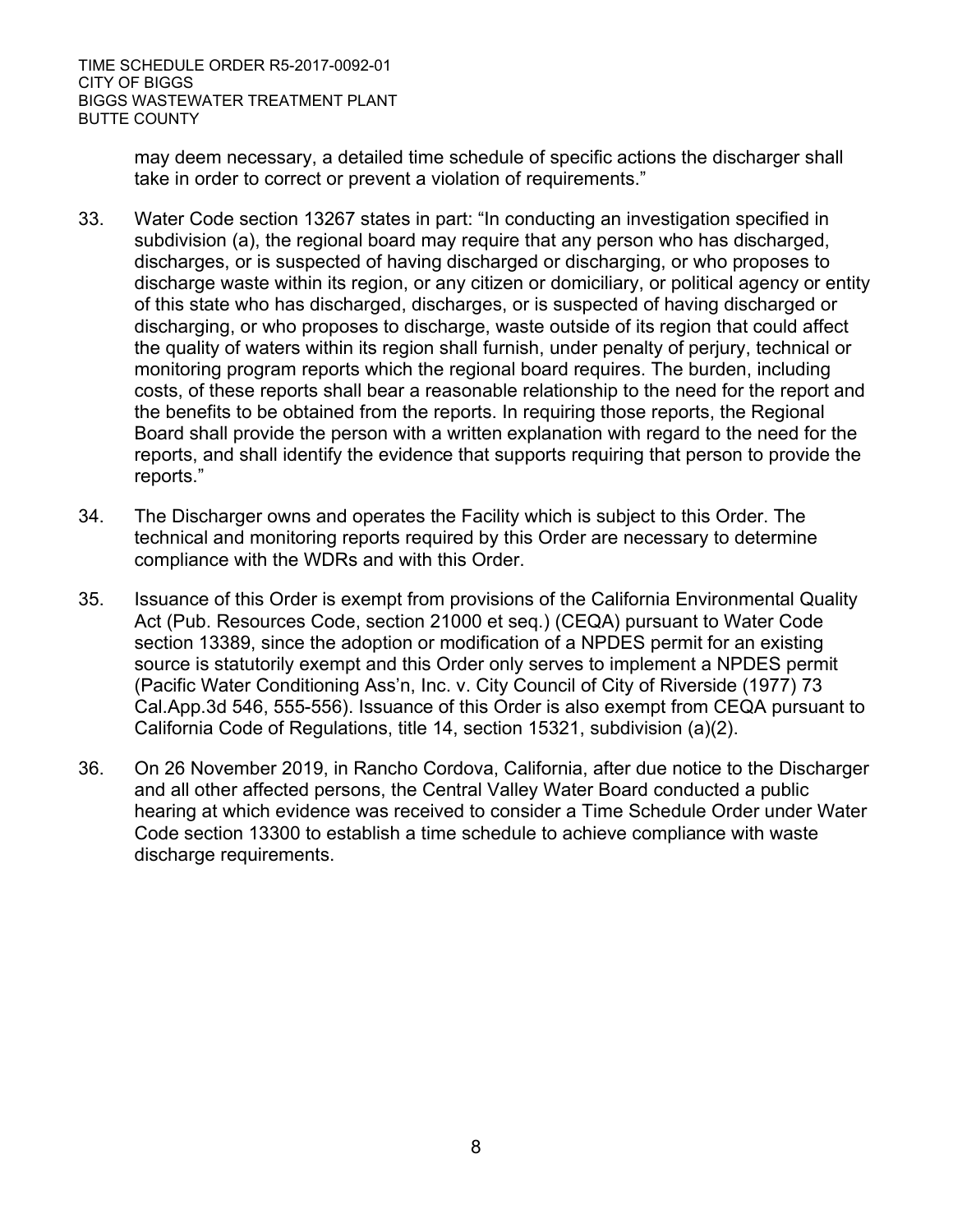# **IT IS HEREBY ORDERED THAT:**

- 1. TSO No. R5-2012-0084 is rescinded upon the effective date of this Order, except for enforcement purposes.
- 2. Pursuant to Water Code sections 13300 and 13267, the Discharger shall comply with the following time schedule to submit reports and ensure compliance with the final effluent limitations for ammonia and total coliform contained in WDR Order R5-2012-0083, as described in the above findings:

#### *Table 3 - Compliance Schedule*

| <b>Task</b>                                                                                                                                                                                                                                                                                                                                                                                                                                                       | <b>Compliance Date</b>           |
|-------------------------------------------------------------------------------------------------------------------------------------------------------------------------------------------------------------------------------------------------------------------------------------------------------------------------------------------------------------------------------------------------------------------------------------------------------------------|----------------------------------|
| Work Plan and Schedule. The Discharger shall submit a work<br>plan and schedule to achieve compliance with final effluent<br>limitations for ammonia and total coliform as well as the<br>filtration, turbidity, and disinfection requirements.                                                                                                                                                                                                                   | Completed                        |
| Submit and implement a Pollution Prevention Plan (PPP).<br>The PPP shall be prepared for ammonia in accordance with<br>Water Code section 13263.3, subdivision (d)(2). The PPP shall<br>describe pollution prevention activities the Discharger will<br>implement in the short-term and the long-term to reduce effluent<br>concentrations for ammonia and total coliform.                                                                                        | Completed                        |
| <b>Semi-Annual Progress Reports<sup>1</sup></b> The Discharger shall submit<br>semi-annual progress reports. The progress reports shall detail<br>what steps have been implemented towards achieving<br>compliance with waste discharge requirements, including<br>studies, construction progress, evaluation of measures<br>implemented, and recommendations for additional measures as<br>necessary to achieve full compliance by the final compliance<br>date. | 1 February 2020<br>1 August 2020 |
| Submit Final Construction Documents. The Discharger shall<br>submit the final construction documents for the compliance<br>project.                                                                                                                                                                                                                                                                                                                               | Completed                        |
| <b>Start Construction of Compliance Project.</b> The Discharger<br>shall submit notice of start of construction of compliance project.                                                                                                                                                                                                                                                                                                                            | Completed                        |
| Final Compliance. Comply with final effluent limitations for<br>ammonia and total coliform. Achieve compliance with filtration,<br>turbidity, and disinfection requirements.                                                                                                                                                                                                                                                                                      | 30 November 2020                 |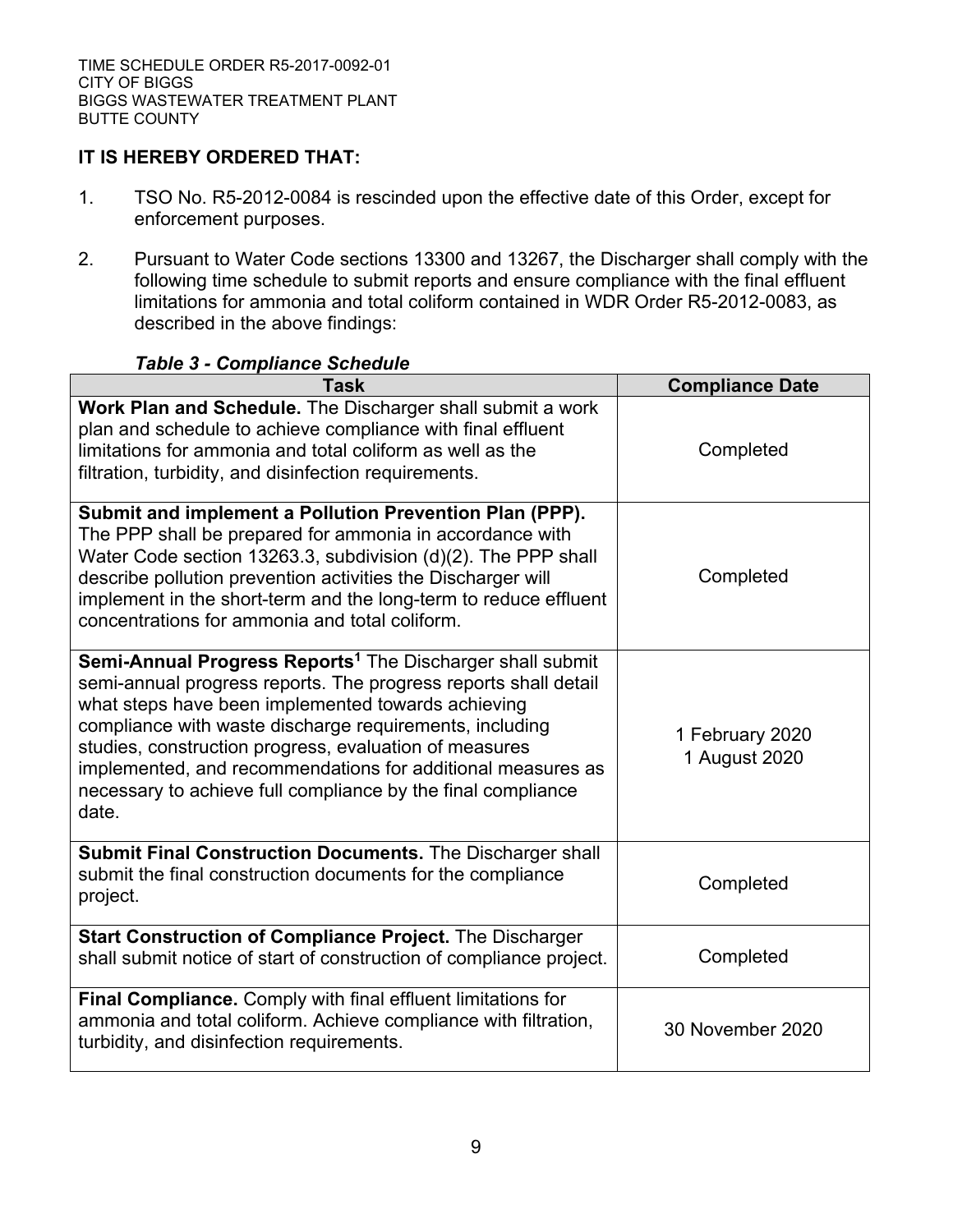<sup>1</sup>Semi-annual progress reports are inclusive of any progress to comply with final effluent limitations from January 1 through June 30 for the first semi-annual report (due 1 August) and July 1 through December 31 for the second semi-annual report (due 1 February).

3. The following interim effluent limitations shall be effective immediately. The interim effluent limitations for ammonia and total coliform shall be effective until 30 November 2020, or when the Discharger is able to come into compliance, whichever is sooner.

| <b>Parameter</b> | Units | Interim AMEL | Interim MDEL |  |
|------------------|-------|--------------|--------------|--|
| Ammonia          | mq/L  | 31.3         | 59.2         |  |

#### *Table 4 - Interim Effluent Limitations for Ammonia*

When the wastewater receives dilution of less than 20:1, effluent total coliform organisms shall not exceed:

- i. 23 MPN/100 mL, as a 7-day median, and
- ii. 240 MPN/100 mL, no more than once in any 30-day period.
- 4. For the compliance schedule required by this Order, the Discharger shall submit to the Central Valley Water Board on or before the compliance report due date, the specified document or, if appropriate, a written report detailing compliance or noncompliance with the specific schedule date and task. If noncompliance is being reported, reasons for such noncompliance shall be stated, and shall include an estimate of the date when the Discharger will be in compliance. The Discharger shall notify the Central Valley Water Board by letter when it returns to compliance with the time schedule.
- 5. Any person signing a document submitted under this Order shall make the following certification:

"I certify under penalty of law that I have personally examined and am familiar with the information submitted in this document and all attachments and that, based on my knowledge and on my inquiry of those individuals immediately responsible for obtaining the information, I believe that the information is true, accurate, and complete. I am aware that there are significant penalties for submitting false information, including the possibility of fine and imprisonment."

6. In accordance with Business and Professions Code sections 6735, 7835, and 7835.1, engineering and geologic evaluations and judgments shall be performed by or under the direction of registered professionals competent and proficient in the fields pertinent to the required activities. All technical reports specified herein that contain work plans for, that describe the conduct of investigations and studies, or that contain technical conclusions and recommendations concerning engineering and geology shall be prepared by or under the direction of appropriately qualified professional(s), even if not explicitly stated. Each technical report submitted by the Discharger shall contain the professional's signature and/or stamp of the seal.